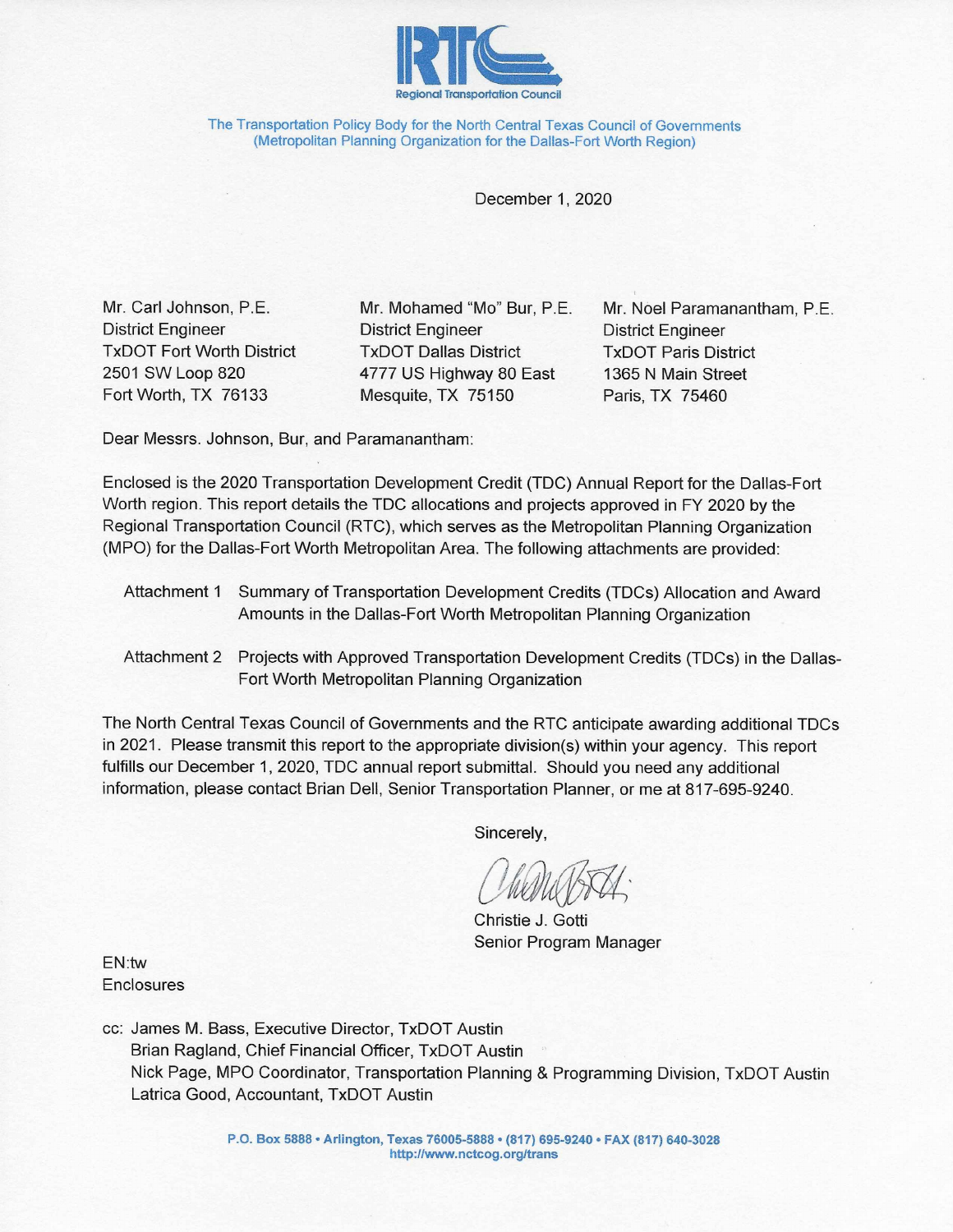#### **Summary of Transportation Development Credits (TDCs) Dallas-Fort Worth Metropolitan Planning Organization (MPO) (As of September 30, 2020)**

| <b>TDC Award Type</b>                                                                                                                                                                                        |                           |                    |                    |           |            | <b>TDC Awarded Amount</b> |                      |                                                                |                           |                                           |                                          |
|--------------------------------------------------------------------------------------------------------------------------------------------------------------------------------------------------------------|---------------------------|--------------------|--------------------|-----------|------------|---------------------------|----------------------|----------------------------------------------------------------|---------------------------|-------------------------------------------|------------------------------------------|
|                                                                                                                                                                                                              | <b>Current Allocation</b> | Awarded<br>in 2013 | Awarded<br>in 2014 | 2015      | 2016       | 2017                      | 2018                 | Awarded in Awarded in Awarded in Awarded in Awarded in<br>2019 | <b>Awarded in</b><br>2020 | <b>Cumulative</b><br><b>Total Awarded</b> | Remaining<br>(for Future<br>Programming) |
| Category 1 - Strategic Awards to Small Transit<br>Providers                                                                                                                                                  | 26,000,000                | ,697,058           | 4,181,839          | 2,845,564 | 2,454,906  | 175,909                   | 2,984,774            | 1,897,657                                                      | 2,608,675                 | 18,846,382                                | 7,153,618                                |
| Category 2 - RTC Has Revenue - Transportation<br>Alternatives Program; TxDOT/RTC Partnership for<br>Reliability, Congestion Mitigation, and Air Quality;<br>Collin County LIP/LIRAP <sup>1</sup> Partnership | 20,000,000                |                    | 7,481,001          | 127,954   | 933,291    | 753,740                   | 1,410,285            |                                                                | 2,115,042                 | 12,821,313                                | 7,178,687                                |
| Category 3 - Local Agency Has Revenue                                                                                                                                                                        | 16,691,115                |                    | 16,764,599         | $\Omega$  | (73, 484)  |                           |                      |                                                                |                           | 16,691,115                                | 0                                        |
| Category 4 - Selling/Transferring TDCs to Other<br>MPOs/TxDOT (MPO Revolver Fund)                                                                                                                            | 150,000,000               |                    | 100,000,000        |           |            |                           |                      |                                                                |                           | 100,000,000                               | 50,000,000                               |
| Category 5 - Regional Programs/Management and<br>Operations                                                                                                                                                  | 33,000,000                | 463,677            | 5,265,978          | 4,580,425 | (396, 589) | 4,826,600                 | 3,098,411            | 11,131,120                                                     | 3,816,181                 | 32,785,803                                | 214,197                                  |
| Category 6 - Metropolitan Transportation Plan<br>(MTP) Policy Bundle                                                                                                                                         | 100,000,000               |                    |                    |           |            | 1,191,916                 | 4,421,081            | 14,086,995                                                     | 13,229,889                | 32,929,881                                | 67,070,119                               |
| Category 7 - TDC Pool for Future Reallocation                                                                                                                                                                | 648,660,543               |                    |                    |           |            |                           |                      |                                                                |                           |                                           | 648,660,543                              |
| <b>Subtotal</b>                                                                                                                                                                                              | 994,351,658               | 2,160,735          | 133,693,417        | 7,553,943 | 2,918,124  |                           | 6,948,165 11,914,551 | 27,115,772                                                     | 21,769,787                | 214,074,494                               | 780,277,164                              |

| <b>TDC Allocation Summary</b>                                                |               |  |  |  |  |
|------------------------------------------------------------------------------|---------------|--|--|--|--|
| TDCs Originally Allocated for Dallas/Fort Worth MPO                          | 465.486.222   |  |  |  |  |
| Additional TDCs Allocated to Dallas/Fort Worth MPO via 2019 UTP <sup>2</sup> | 528.865.436   |  |  |  |  |
| Total TDCs Allocated to Dallas/Fort Worth MPO                                | 994,351,658   |  |  |  |  |
| Total TDCs Awarded as of September 30, 2020                                  | (214,074,494) |  |  |  |  |
| <b>Remaining TDC Pool for Future Programming</b>                             | 780,277,164   |  |  |  |  |

Notes:

1: LIP: Local Initiative Projects, LIRAP: Low-Income Vehicle Repair, Retrofit, and Accelerated Retirement Program

2: Approved by the Texas Transportation Commission on 8/30/2018 (Minute Order #115291)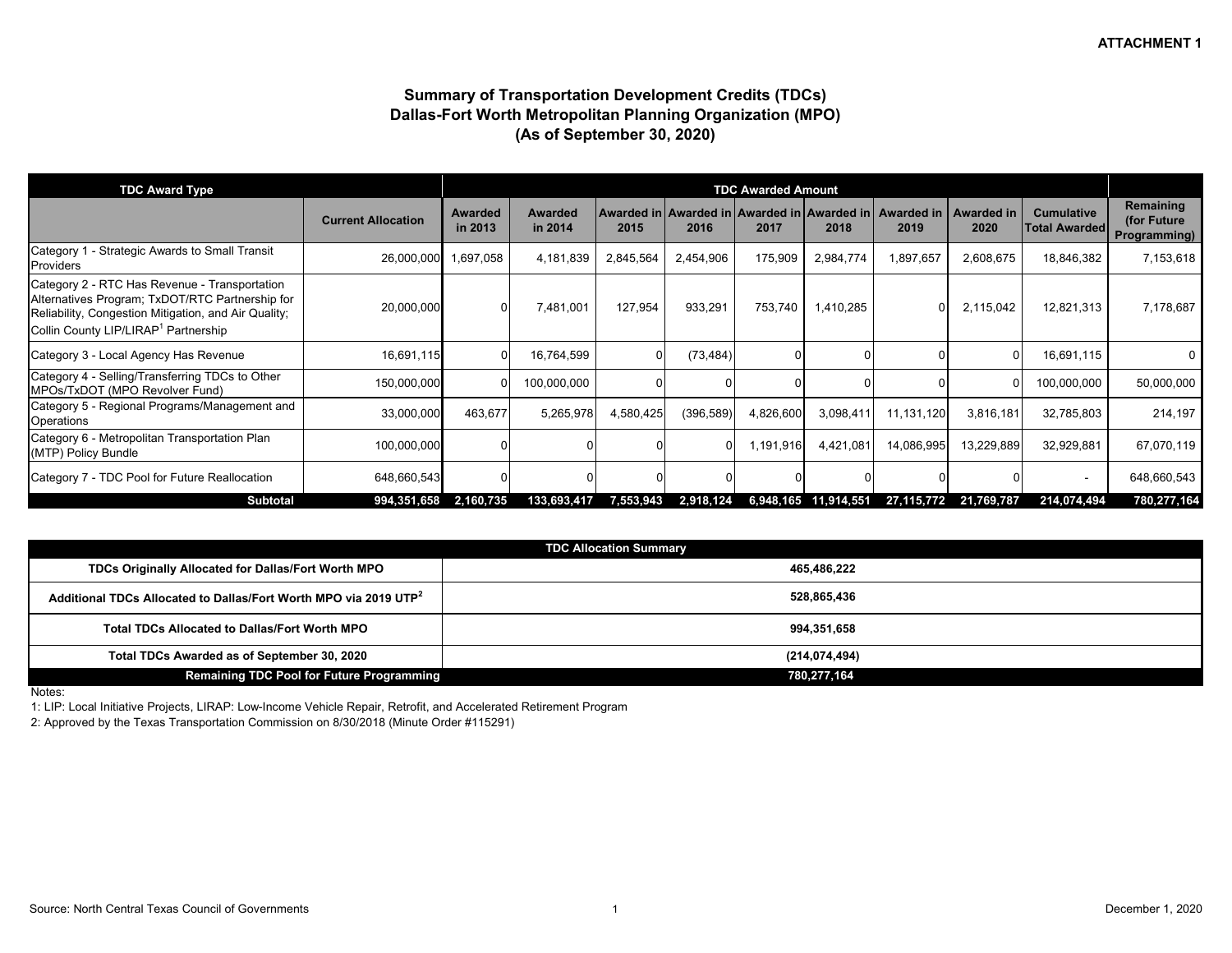| Projects Approved with MPO Transportation Development Credits: |                                                                                                                       |                                                              |                                        |                                     |                       |                                   |  |  |
|----------------------------------------------------------------|-----------------------------------------------------------------------------------------------------------------------|--------------------------------------------------------------|----------------------------------------|-------------------------------------|-----------------------|-----------------------------------|--|--|
| <b>TIP Code</b>                                                | <b>Project Description</b>                                                                                            | <b>Project Sponsor</b>                                       | <b>Fiscal</b><br>Year in<br><b>TIP</b> | Year<br>Awarded/<br><b>Adjusted</b> | <b>TDC</b><br>Amount* | <b>TDC</b><br>Category<br>$(1-6)$ |  |  |
| 11982                                                          | VARIOUS LOCATIONS IN TARRANT COUNTY;<br>PURCHASE OF TRANSIT VEHICLES (BUSES) TO<br>EXPAND SERVICE - WESTERN SUBREGION | <b>NCTCOG</b>                                                | 2015                                   | 2020                                | (200,000)             | $\mathbf{1}$                      |  |  |
| 12003.19                                                       | 5307 PURCHASE REPLACEMENT VEHICLES                                                                                    | CITY OF GRAND<br><b>PRAIRIE</b>                              | 2020                                   | 2020                                | 60,000                | $\mathbf{1}$                      |  |  |
| 12006.19                                                       | 5307 PREVENTIVE MAINTENANCE                                                                                           | <b>CITY OF GRAND</b><br><b>PRAIRIE</b>                       | 2020                                   | 2020                                | 27.059                | $\mathbf{1}$                      |  |  |
| 12153.19                                                       | 5307 PURCHASE REPLACEMENT VEHICLES                                                                                    | <b>CITY OF ARLINGTON</b>                                     | 2020                                   | 2020                                | 180,000               | $\mathbf{1}$                      |  |  |
| 12206.19                                                       | 5307 PROJECT ADMINISTRATION                                                                                           | <b>NCTCOG</b>                                                | 2020                                   | 2020                                | 79,880                | $\mathbf{1}$                      |  |  |
| 12241.19                                                       | 5307 PROJECT ADMINISTRATION                                                                                           | <b>STAR TRANSIT</b>                                          | 2020                                   | 2020                                | 53,600                | $\mathbf{1}$                      |  |  |
| 12247.19                                                       | 5307 PROJECT ADMINISTRATION                                                                                           | PUBLIC TRANSIT<br><b>SERVICES</b>                            | 2020                                   | 2020                                | 8,404                 | $\mathbf{1}$                      |  |  |
| 12600.19                                                       | 5307 CAPITAL COST OF CONTRACTING                                                                                      | <b>NORTHEAST</b><br><b>TRANSPORTATION</b><br><b>SERVICES</b> | 2020                                   | 2020                                | 64,000                | $\mathbf{1}$                      |  |  |
| 12600.21                                                       | 5307 CAPITAL COST OF CONTRACTING                                                                                      | <b>NORTHEAST</b><br>TRANSPORTATION<br><b>SERVICES</b>        | 2021                                   | 2020                                | 64,000                | $\mathbf{1}$                      |  |  |
| 12600.22                                                       | 5307 CAPITAL COST OF CONTRACTING                                                                                      | <b>NORTHEAST</b><br><b>TRANSPORTATION</b><br><b>SERVICES</b> | 2022                                   | 2020                                | 64,000                | $\mathbf{1}$                      |  |  |
| 12600.23                                                       | 5307 CAPITAL COST OF CONTRACTING                                                                                      | <b>NORTHEAST</b><br><b>TRANSPORTATION</b><br><b>SERVICES</b> | 2023                                   | 2020                                | 64,000                | $\mathbf{1}$                      |  |  |
| 12600.24                                                       | 5307 CAPITAL COST OF CONTRACTING                                                                                      | <b>NORTHEAST</b><br><b>TRANSPORTATION</b><br><b>SERVICES</b> | 2024                                   | 2020                                | 64,000                | $\mathbf{1}$                      |  |  |
| 12653.19                                                       | 5310 PURCHASE OF SERVICE                                                                                              | <b>NORTHEAST</b><br>TRANSPORTATION<br><b>SERVICES</b>        | 2020                                   | 2020                                | 83,200                | $\mathbf{1}$                      |  |  |
| 12653.21                                                       | 5310 PURCHASE OF SERVICE                                                                                              | <b>NORTHEAST</b><br><b>TRANSPORTATION</b><br><b>SERVICES</b> | 2021                                   | 2020                                | 83,200                | $\mathbf{1}$                      |  |  |
| 12653.22                                                       | 5310 PURCHASE OF SERVICE                                                                                              | <b>NORTHEAST</b><br><b>TRANSPORTATION</b><br><b>SERVICES</b> | 2022                                   | 2020                                | 83,200                | 1                                 |  |  |
| 12653.23                                                       | 5310 PURCHASE OF SERVICE                                                                                              | NORTHEAST<br><b>TRANSPORTATION</b><br><b>SERVICES</b>        | 2023                                   | 2020                                | 83.200                | $\mathbf{1}$                      |  |  |
| 12653.24                                                       | 5310 PURCHASE OF SERVICE                                                                                              | NORTHEAST<br><b>TRANSPORTATION</b><br><b>SERVICES</b>        | 2024                                   | 2020                                | 83,200                | $\mathbf{1}$                      |  |  |
| 12654.19                                                       | 5310 PURCHASE OF SERVICE                                                                                              | PUBLIC TRANSIT<br><b>SERVICES</b>                            | 2020                                   | 2020                                | 12,000                | $\mathbf{1}$                      |  |  |
| 12664.19                                                       | 5307 ACQUISITION OF HARDWARE                                                                                          | PUBLIC TRANSIT<br>SERVICES                                   | 2020                                   | 2020                                | 4,000                 | $\mathbf{1}$                      |  |  |
| 12666.19                                                       | 5307 MOBILITY MANAGEMENT                                                                                              | PUBLIC TRANSIT<br><b>SERVICES</b>                            | 2020                                   | 2020                                | 8,404                 | 1                                 |  |  |
| 12696.19                                                       | 5307 PREVENTIVE MAINTENANCE                                                                                           | PUBLIC TRANSIT<br><b>SERVICES</b>                            | 2020                                   | 2020                                | 14,000                | 1                                 |  |  |
| 12701.18                                                       | 5307 ACQUISITION OF HARDWARE                                                                                          | <b>CITY OF MESQUITE</b>                                      | 2019                                   | 2020                                | (38,000)              | 1                                 |  |  |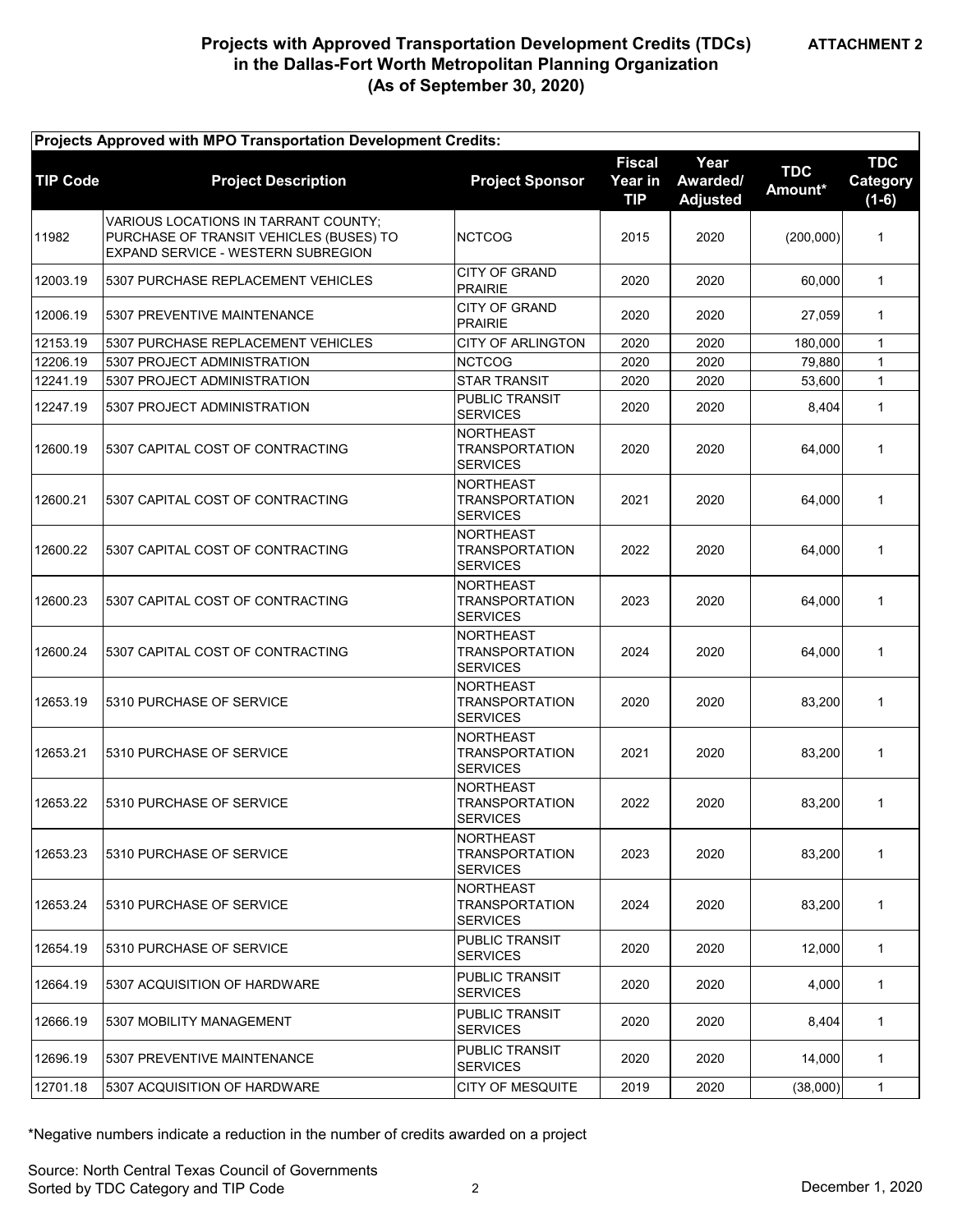| <b>TIP Code</b>                                                                   | <b>Project Description</b>                                                                                        | <b>Project Sponsor</b>                      | <b>Fiscal</b><br>Year in<br><b>TIP</b> | Year<br>Awarded/<br><b>Adjusted</b> | <b>TDC</b><br>Amount* | <b>TDC</b><br>Category<br>$(1-6)$ |
|-----------------------------------------------------------------------------------|-------------------------------------------------------------------------------------------------------------------|---------------------------------------------|----------------------------------------|-------------------------------------|-----------------------|-----------------------------------|
| 12710.19                                                                          | 5307 ACQUISITION OF SIGNAGE                                                                                       | PUBLIC TRANSIT<br><b>SERVICES</b>           | 2020                                   | 2020                                | 5,926                 | $\mathbf{1}$                      |
| 12711.19                                                                          | 5307 MOBILITY MANAGEMENT                                                                                          | SPECIAL PROGRAMS<br>FOR AGING NEEDS         | 2020                                   | 2020                                | 25,000                | $\mathbf{1}$                      |
| 12717.19                                                                          | 5307 MOBILITY MANAGEMENT                                                                                          | <b>STAR TRANSIT</b>                         | 2020                                   | 2020                                | 97,600                | $\mathbf{1}$                      |
| 12752.18                                                                          | 5310 MOBILITY MANAGEMENT                                                                                          | <b>NCTCOG</b>                               | 2020                                   | 2020                                | 168,027               | $\mathbf{1}$                      |
| 12793.19                                                                          | 5339 PROJECT ADMINISTRATION                                                                                       | <b>NCTCOG</b>                               | 2020                                   | 2020                                | 14,449                | $\mathbf{1}$                      |
| 12796.19                                                                          | 5339 PURCHASE EXPANSION VEHICLES                                                                                  | <b>NCTCOG</b>                               | 2020                                   | 2020                                | 90,054                | $\mathbf{1}$                      |
| 12813.19                                                                          | 5307 GENERAL PLANNING                                                                                             | <b>NCTCOG</b>                               | 2020                                   | 2020                                | 20,000                | $\mathbf{1}$                      |
| 12860.18                                                                          | 5307 ACQUISITION OF SURVEILLANCE/SECURITY<br><b>EQUIPMENT</b>                                                     | <b>COMMUNITY TRANSIT</b><br><b>SERVICES</b> | 2019                                   | 2020                                | (7,200)               | $\mathbf{1}$                      |
| 12861.18                                                                          | 5307 MOBILITY MANAGEMENT                                                                                          | <b>COMMUNITY TRANSIT</b><br><b>SERVICES</b> | 2019                                   | 2020                                | 7,200                 | $\mathbf{1}$                      |
| 12861.19                                                                          | 5307 MOBILITY MANAGEMENT                                                                                          | <b>COMMUNITY TRANSIT</b><br><b>SERVICES</b> | 2020                                   | 2020                                | 9,000                 | $\mathbf{1}$                      |
| 12863.18                                                                          | 5307 ACQUISITION OF SIGNAGE                                                                                       | <b>NCTCOG</b>                               | 2019                                   | 2020                                | (55,000)              | $\mathbf{1}$                      |
| 12865.18                                                                          | 5307 MOBILITY MANAGEMENT                                                                                          | <b>CITY OF MESQUITE</b>                     | 2019                                   | 2020                                | 38,000                | $\mathbf{1}$                      |
| 12866.19                                                                          | 5307 PREVENTIVE MAINTENANCE                                                                                       | <b>CITY OF MCKINNEY</b>                     | 2020                                   | 2020                                | 10,000                | $\mathbf{1}$                      |
| 12866.20                                                                          | 5307 PREVENTIVE MAINTENANCE                                                                                       | <b>CITY OF MCKINNEY</b>                     | 2020                                   | 2020                                | 20,000                | $\mathbf{1}$                      |
| 12867.19                                                                          | 5307 MOBILITY MANAGEMENT                                                                                          | <b>CITY OF MCKINNEY</b>                     | 2020                                   | 2020                                | 20,000                | $\mathbf{1}$                      |
| 12867.20                                                                          | 5307 MOBILITY MANAGEMENT                                                                                          | <b>CITY OF MCKINNEY</b>                     | 2020                                   | 2020                                | 20,000                | $\mathbf{1}$                      |
| 12870.19                                                                          | 5307 MOBILITY MANAGEMENT                                                                                          | <b>NCTCOG</b>                               | 2020                                   | 2020                                | 79,880                | $\mathbf{1}$                      |
| 12904.18                                                                          | 5307 CAPITAL COST OF CONTRACTING-VIA                                                                              | <b>CITY OF ARLINGTON</b>                    | 2020                                   | 2020                                | 170,000               | $\mathbf{1}$                      |
| 12904.19                                                                          | 5307 CAPITAL COST OF CONTRACTING-VIA                                                                              | <b>CITY OF ARLINGTON</b>                    | 2020                                   | 2020                                | 123,040               | $\mathbf{1}$                      |
| 12906.19                                                                          | 5307 CAPITAL COST OF CONTRACTING-HANDITRAN                                                                        | <b>CITY OF ARLINGTON</b>                    | 2020                                   | Can                                 | 96,000                | $\mathbf{1}$                      |
| 12907.19                                                                          | 5307 PREVENTIVE MAINTENANCE                                                                                       | CITY OF ARLINGTON                           | 2020                                   | 2020                                | 37,000                | $\mathbf{1}$                      |
| 12908.19                                                                          | 5307 ACQUISITION OF RADIOS                                                                                        | CITY/COUNTY<br><b>TRANSPORTATION</b>        | 2020                                   | 2020                                | 10,000                | $\mathbf{1}$                      |
| 12917.18                                                                          | 5307 ACQUISITION OF BUS SHELTERS                                                                                  | PUBLIC TRANSIT<br><b>SERVICES</b>           | 2020                                   | 2020                                | 55,000                | $\mathbf{1}$                      |
| 12918.19                                                                          | 5307 ACQUISITION OF COMMUNICATIONS EQUIPMENT                                                                      | PUBLIC TRANSIT<br><b>SERVICES</b>           | 2020                                   | 2020                                | 5,100                 | $\mathbf{1}$                      |
| 12919.19                                                                          | 5310 PURCHASE OF SERVICE - THE COLONY                                                                             | SPECIAL PROGRAMS<br>FOR AGING NEEDS         | 2020                                   | 2020                                | 15,000                | $\mathbf{1}$                      |
| 12920.19                                                                          | 5310 PURCHASE OF SERVICE - LITTLE ELM                                                                             | SPECIAL PROGRAMS<br>FOR AGING NEEDS         | 2020                                   | 2020                                | 3,000                 | $\mathbf{1}$                      |
| 12922.19                                                                          | 5307 ACQUISITION OF SURVEILLANCE/SECURITY<br><b>EQUIPMENT</b>                                                     | <b>CITY OF MCKINNEY</b>                     | 2020                                   | 2020                                | 6,620                 | $\mathbf{1}$                      |
| 12922.20                                                                          | 5307 ACQUISITION OF SURVEILLANCE/SECURITY<br><b>EQUIPMENT</b>                                                     | CITY OF MCKINNEY                            | 2020                                   | 2020                                | 6,245                 | $\mathbf{1}$                      |
| 12923.19                                                                          | 5339 PURCHASE OF ASSOCIATED CAPITAL<br><b>MAINTENANCE ITEMS</b>                                                   | CITY OF MCKINNEY                            | 2020                                   | 2020                                | 9,230                 | $\mathbf{1}$                      |
| 12929.18                                                                          | 5310 PURCHASE OF SERVICE                                                                                          | SPECIAL PROGRAMS<br>FOR AGING NEEDS         | 2020                                   | 2020                                | 24,157                | $\mathbf{1}$                      |
| 14009                                                                             | 7TH STREET DISTRICT CIRCULATOR ELECTRIC BUSES<br>AND CHARGING STATIONS FOR NEW/EXPANDED<br><b>TRANSIT SERVICE</b> | TRINITY METRO                               | 2015                                   | 2020                                | 540,000               | $\mathbf{1}$                      |
| Subtotal of Category 1 - Strategic Awards to Small Transit Providers<br>2,608,675 |                                                                                                                   |                                             |                                        |                                     |                       |                                   |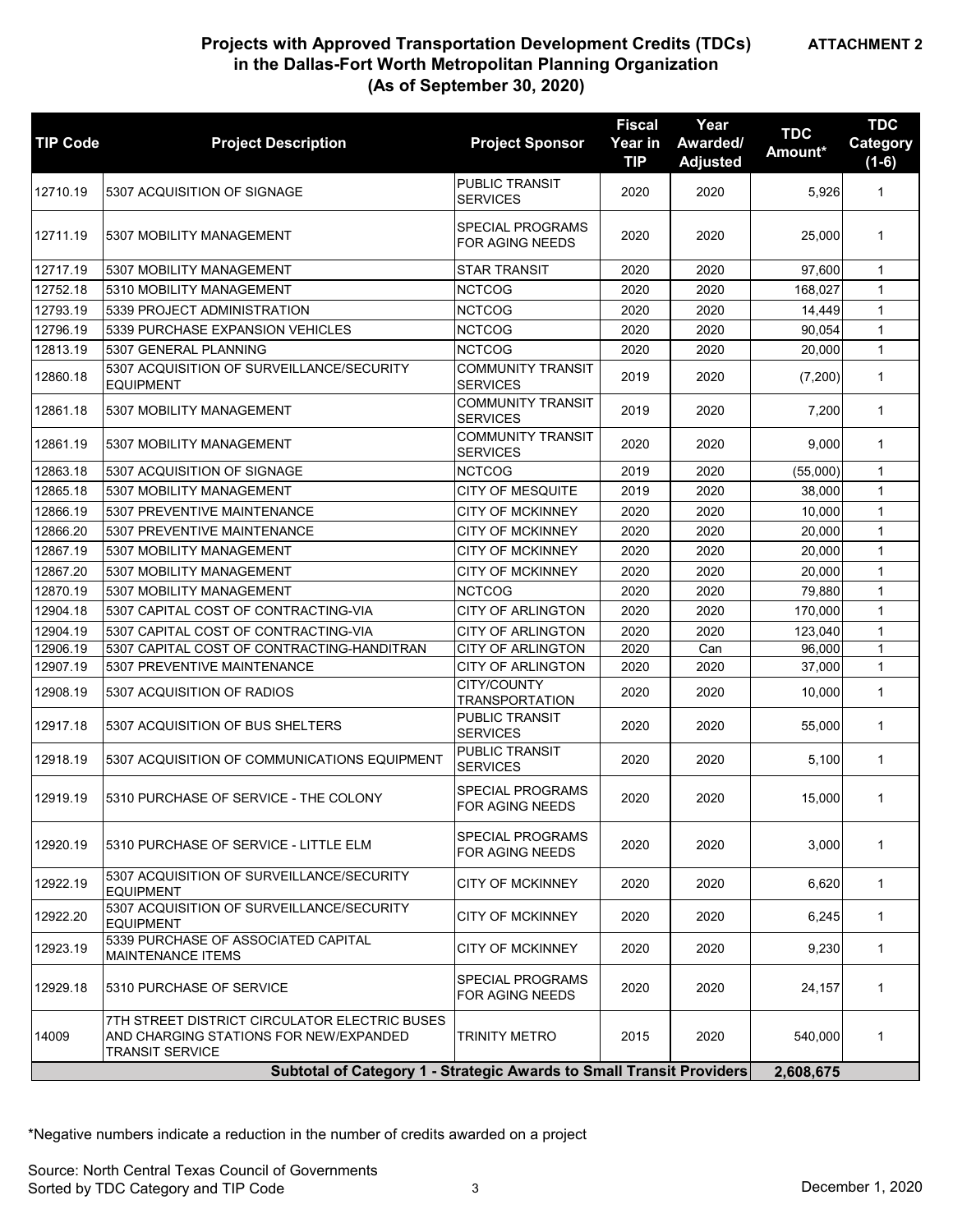#### **ATTACHMENT 2**

# **Projects with Approved Transportation Development Credits (TDCs) in the Dallas-Fort Worth Metropolitan Planning Organization (As of September 30, 2020)**

| <b>TIP Code</b> | <b>Project Description</b>                                                                                                                                                                                                                                                                                                                                                                                                                                                                                                                 | <b>Project Sponsor</b>  | <b>Fiscal</b><br>Year in<br><b>TIP</b> | Year<br>Awarded/<br><b>Adjusted</b>              | <b>TDC</b><br>Amount* | <b>TDC</b><br>Category<br>$(1-6)$ |
|-----------------|--------------------------------------------------------------------------------------------------------------------------------------------------------------------------------------------------------------------------------------------------------------------------------------------------------------------------------------------------------------------------------------------------------------------------------------------------------------------------------------------------------------------------------------------|-------------------------|----------------------------------------|--------------------------------------------------|-----------------------|-----------------------------------|
|                 | BROADWAY AVE FROM US 377 TO SH 26:<br>RECONSTRUCT AND WIDEN FROM 2 TO 3 LANES WITH<br>INTERSECTION, SIDEWALK AND SIGNAL<br><b>IMPROVEMENTS</b>                                                                                                                                                                                                                                                                                                                                                                                             | <b>HALTOM CITY</b>      | 2021                                   | 2020                                             | 140,338               | $\overline{2}$                    |
| 14082           |                                                                                                                                                                                                                                                                                                                                                                                                                                                                                                                                            |                         | 2023                                   | 2020                                             | 260,316               |                                   |
|                 |                                                                                                                                                                                                                                                                                                                                                                                                                                                                                                                                            |                         | 2024                                   | 2020                                             | 794,388               |                                   |
| 14085.2         | OAK FARMS REGIONAL CORRIDORS CONCEPTUAL ENG<br>STUDY; ALONG JEFFERSON BLVD VIADUCT/BLVD<br>FROM YOUNG TO EWING; ALONG HOUSTON ST<br>VIADUCT FROM YOUNG TO GREENBRIAR LN; ON<br>GREENBRIAR LN FROM JEFFERSON BLVD TO BECKLEY<br>AVE; ON EADS AVE FROM COLORADO TO HUTCHINS;<br>CONCEPTUAL ENGINEERING STUDY TO RECONST<br>ROADWAYS TO IMPLEMENT COMPLETE STREETS.<br>INCLUDING: ON-STREET PARKING, SIDEWALKS, BIKE<br>LANES/PATHS, CONVERT TO 2-WAY OPERATIONS,<br>REMOVE RAMPS, IMPROVE ACCESSIBILITY BY<br>STREETCAR, ADD TRAFFIC CALMING | <b>NCTCOG</b>           | 2021                                   | 2020                                             | 681,000               | $\overline{2}$                    |
| 14085.3         | OAK FARMS LOCAL CORRIDORS CONCEPTUAL ENG<br>STUDY; BOUNDED BY IH 30 TO THE NORTH; TRINITY<br>RIVER TO THE NORTHEAST; BECKLEY AVE, ELSBETH<br>ST, AND ZANG BLVD TO THE WEST; CUMBERLAND ST<br>AND MARSALIS AVE TO THE SOUTHWEST; AND THE<br>DART RED LINE TO THE SOUTHEAST; RECONSTRUCT<br>ROADWAYS TO IMPLEMENT COMPLETE STREETS.<br>INCLUDING CONSTRUCTING SIDEWALK, TRANSIT<br>STOP, BIKE LANE, ON STREET PARKING AND<br>STREETSCAPE IMPROVEMENTS; CONSTRUCT<br>CORRIDOR CONNECTIONS; AND TRAFFIC CALMING                                | <b>CITY OF DALLAS</b>   | 2021                                   | 2020                                             | 239,000               | $\overline{2}$                    |
|                 | STACY ROAD FROM FM 2478 TO EAST OF FM 2478;                                                                                                                                                                                                                                                                                                                                                                                                                                                                                                | <b>CITY OF MCKINNEY</b> | 2019                                   | 2020                                             | (21,000)              | $\overline{2}$                    |
| 19009           | CONSTRUCT INTERSECTION IMPROVEMENT                                                                                                                                                                                                                                                                                                                                                                                                                                                                                                         |                         | 2021                                   | 2020                                             | (97, 574)             |                                   |
| 19010           | US 380/WEST UNIVERSITY DRIVE AT COMMUNITY AVE;<br><b>CONSTRUCT INTERSECTION IMPROVEMENTS</b>                                                                                                                                                                                                                                                                                                                                                                                                                                               | <b>CITY OF MCKINNEY</b> | 2021                                   | 2020                                             | 21,000                | $\overline{2}$                    |
|                 | INCLUDING DUAL LEFT TURN LANES AND RIGHT TURN<br>LANES                                                                                                                                                                                                                                                                                                                                                                                                                                                                                     |                         | 2024                                   | 2020<br>Subtotal of Category 2 - RTC Has Revenue | 97,574                |                                   |
|                 | 2,115,042                                                                                                                                                                                                                                                                                                                                                                                                                                                                                                                                  |                         |                                        |                                                  |                       |                                   |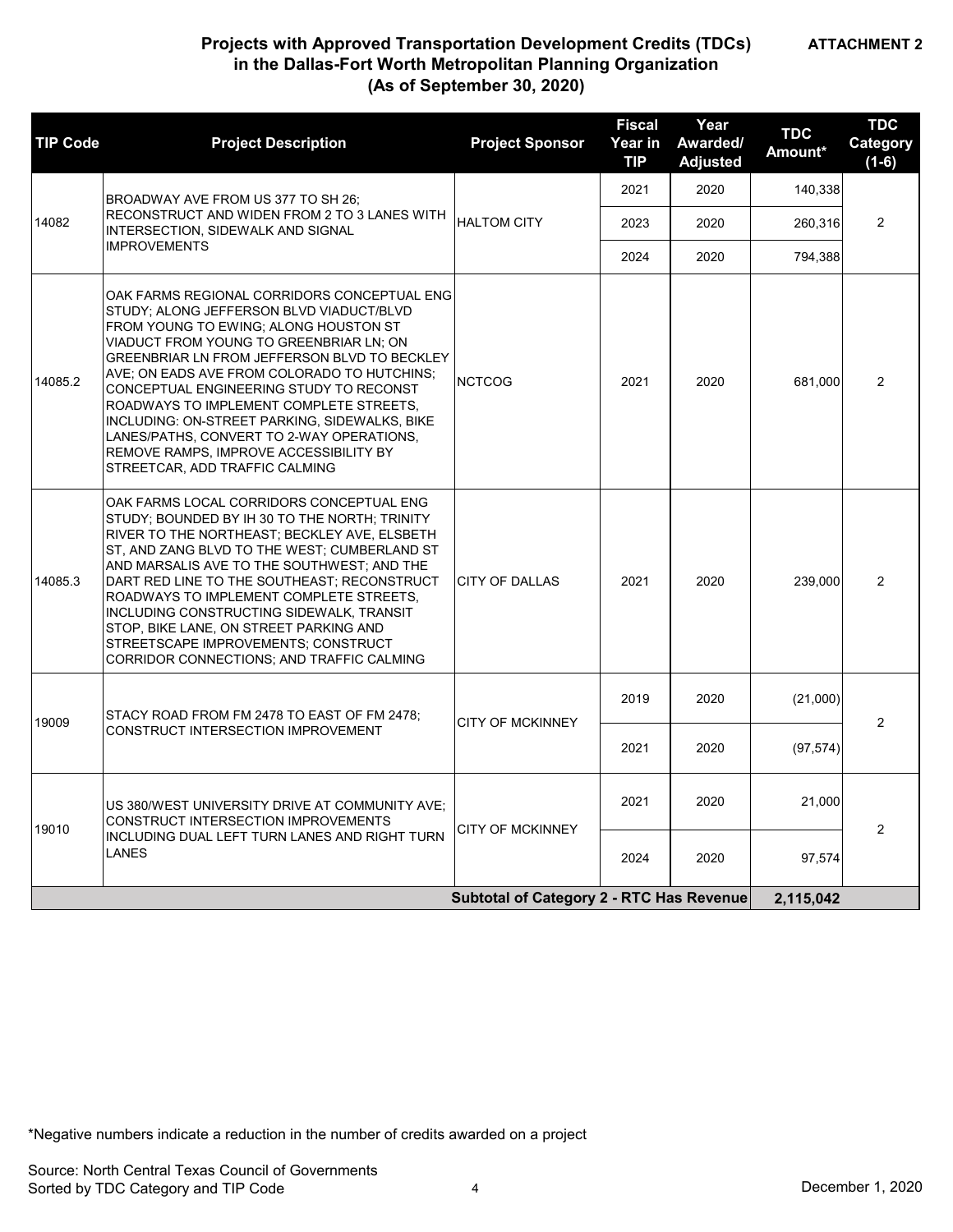| <b>TIP Code</b> | <b>Project Description</b>                                                                                                                                                                                                                                                                                                                                                                                                                                                     | <b>Project Sponsor</b> | <b>Fiscal</b><br>Year in<br><b>TIP</b> | Year<br>Awarded/<br><b>Adjusted</b> | <b>TDC</b><br>Amount* | <b>TDC</b><br>Category<br>$(1-6)$ |
|-----------------|--------------------------------------------------------------------------------------------------------------------------------------------------------------------------------------------------------------------------------------------------------------------------------------------------------------------------------------------------------------------------------------------------------------------------------------------------------------------------------|------------------------|----------------------------------------|-------------------------------------|-----------------------|-----------------------------------|
| 11186.3         | M&O - REGIONAL COMMUNICATION<br>SYSTEM/INTERAGENCY COMMUNICATION NETWORK &<br>SOFTWARE (EASTERN SUBREGION) PHASE III;<br>FREEWAY INCIDENT MANAGEMENT PROGRAM                                                                                                                                                                                                                                                                                                                   | <b>NCTCOG</b>          | 2016                                   | 2020                                | (22, 675)             | 5                                 |
| 11612           | REGION-WIDE EMPLOYER TRIP REDUCTION PROGRAM<br>(ETR); TRACK AND IMPLEMENT ETR STRATEGIES<br>THROUGH COMMUTER/EMPLOYEE OUTREACH;<br>MANAGEMENT/OVERSIGHT OF TRYPARKINGIT.COM;<br>REGIONAL TRIP REDUCTION PROGRAM, VANPOOL<br>PROGRAM, BIKE/PEDESTRIAN, AND SUSTAINABLE<br>DEVELOPMENT INITIATIVES; TRACK AND IMPLEMENT<br>ETR STRATEGIES AND MAINTAIN TRYPARKINGIT.COM,<br>VANPOOL PROGRAM, BIKE/PEDESTRIAN, AND<br>SUSTAINABLE DEVELOPMENT INITIATIVES                         | <b>NCTCOG</b>          | 2016                                   | 2020                                | 90,000                | 5                                 |
| 11612.1         | PERFORMANCE MONITORING/TRACKING/REPORTING;<br>DEVELOP/MAINTAIN/UPDATE THE TDM TOOLKIT, TRIP<br>REDUCTION MANUAL FOR EMPLOYERS, & OUTREACH<br>MATERIALS; INCLUDES NCTCOG STAFF TIME AND<br><b>CONSULTANT ASSISTANCE</b>                                                                                                                                                                                                                                                         | <b>NCTCOG</b>          | 2019                                   | 2020                                | (90,000)              | 5                                 |
| 11648           | CONGESTION MANAGEMENT OPERATIONS - DFW<br>REGIONWIDE PROGRAM; INCLUDING DATA ARCHIVING,<br>COLLECTION AND VERIFICATION OF DATA UPDATE<br>REGIONAL ITS ARCHITECTURE AND DEVELOP<br>RELATED PLANS; REIMBURSEMENT OF MANAGED<br>LANE COST FOR VANPOOL PROGRAM, MOBILITY<br>ASSISTANCE PATROL IMPLEMENTATION/ADMIN, AND<br>VIDEO AND ANALYTICS EVALUATING LOST CAPACITY<br>DUE TO TECHNOLOGY DISTRACTIONS; PROJECT<br>INCLUDES NCTCOG STAFF TIME & CONSULTANT<br><b>ASSISTANCE</b> | <b>NCTCOG</b>          | 2018                                   | 2020                                | (500)                 | 5                                 |
| 11671           | MULTIPURPOSE AUTOMATED VEHICLE DESIGN.<br>DEVELOPMENT, TESTING, AND DEPLOYMENT                                                                                                                                                                                                                                                                                                                                                                                                 | <b>NCTCOG</b>          | 2018                                   | 2020                                | (44)                  | 5                                 |
| 11674           | DFW CORE EXPRESS HIGH SPEED RAIL FROM DALLAS<br>TO FORT WORTH; COMPLETION OF THE DFW CORE<br>EXPRESS SERVICE HIGH-SPEED RAIL PROJECT<br>ENVIRONMENTAL PROCESS; INCLUDES COG STAFF<br>TIME AND CONSULTANT ASSISTANCE                                                                                                                                                                                                                                                            | <b>NCTCOG</b>          | 2021                                   | 2020                                | 1,200,000             | 5                                 |
|                 | US 180 FROM FM 2552 TO WACO ST; RECONSTRUCT                                                                                                                                                                                                                                                                                                                                                                                                                                    |                        | 2021                                   | 2020                                | 302,000               |                                   |
| 14026           | 2/4 LANE ROADWAY TO 4 LANE ROADWAY INCLUDING<br>INTERSECTION IMPROVEMENTS AT US 180/WACO ST.<br>FM 51/MAIN ST AND US 180/FM 2552 AND NEW BICYCLE                                                                                                                                                                                                                                                                                                                               | CITY OF<br>WEATHERFORD | 2023                                   | 2020                                | 430.000               | 5                                 |
|                 | LANES AND SIDEWALKS                                                                                                                                                                                                                                                                                                                                                                                                                                                            |                        | 2024                                   | 2020                                | 1,667,400             |                                   |
| 20268.3         | UPDATE HUNT COUNTY TRANSPORTATION PLAN TO<br>IDENTIFY IMPROVEMENTS TO IH 30, SH 66, AND US 380<br>AND START A MULTIMODAL TRANSPORTATION PLAN IN<br>COLLIN COUNTY INCLUDING ADDING NORTH/SOUTH<br>CAPACITY AND EAST/WEST CONNECTIONS ACROSS<br>THE LAKES                                                                                                                                                                                                                        | <b>NCTCOG</b>          | 2019                                   | 2020                                | (200,000)             | 5                                 |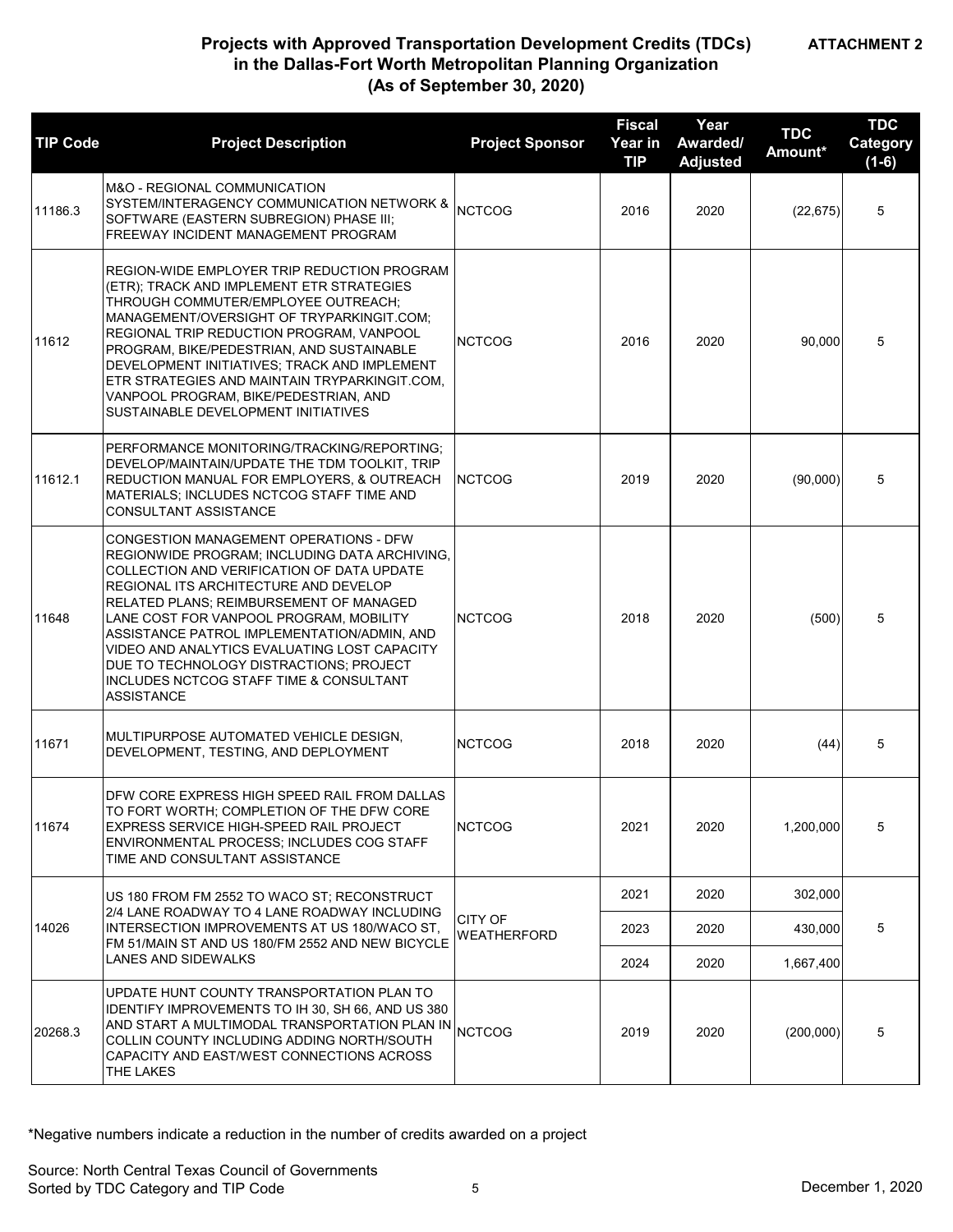#### **ATTACHMENT 2**

# **Projects with Approved Transportation Development Credits (TDCs) in the Dallas-Fort Worth Metropolitan Planning Organization (As of September 30, 2020)**

| <b>TIP Code</b> | <b>Project Description</b>                                                                                                                                                                                                                                                                         | <b>Project Sponsor</b>              | <b>Fiscal</b><br>Year in<br><b>TIP</b> | Year<br>Awarded/<br><b>Adjusted</b> | <b>TDC</b><br>Amount* | <b>TDC</b><br>Category<br>$(1-6)$ |
|-----------------|----------------------------------------------------------------------------------------------------------------------------------------------------------------------------------------------------------------------------------------------------------------------------------------------------|-------------------------------------|----------------------------------------|-------------------------------------|-----------------------|-----------------------------------|
| 25013           | MEANDERING ROAD FROM SH 183 TO ANAHUAC AVE;<br>LTJG BARNETT FROM MEANDERING ROAD TO NASJRB<br>EAST GATE; RECONSTRUCT MEANDERING ROAD<br>FROM 4 TO 3 LANES, REALIGN INTERSECTION AT                                                                                                                 | <b>CITY OF FORT</b><br><b>WORTH</b> | 2021                                   | 2020                                | 120,000               | 5                                 |
|                 | ROBERTS CUT OFF, CONSTRUCT INTERSECTION<br>IMPROVEMENTS AT YALE ST AND LTJG BARNETT, ADD<br>SIDEWALKS AND SIDEPATHS WITHIN PROJECT LIMITS<br>AND BIKE LANES ON LT JG BARNETT                                                                                                                       |                                     | 2022                                   | 2020                                | 220,000               |                                   |
| 25078           | HICKORY TREE ROAD FROM ELAM ROAD TO LAKE<br>JUNE ROAD; PLANNING STUDY TO RECONSTRUCT AND<br>WIDEN 2 TO 3 LANE ROADWAY WITH PEDESTRIAN<br><b>IMPROVEMENTS</b>                                                                                                                                       | <b>NCTCOG</b>                       | 2021                                   | 2020                                | 100.000               | 5                                 |
|                 | Subtotal of Category 5 - Regional Programs/Management and Operations                                                                                                                                                                                                                               |                                     |                                        |                                     | 3,816,181             |                                   |
| 12038.21        | 5307 SYSTEM PREVENTIVE MAINTENANCE                                                                                                                                                                                                                                                                 | TRINITY METRO                       | 2021                                   | 2020                                | 2,200,000             | 6                                 |
| 12354.19        | 5307 ACQUISITION OF SURVEILLANCE/SECURITY<br><b>EQUIPMENT</b>                                                                                                                                                                                                                                      | <b>DCTA</b>                         | 2020                                   | 2020                                | 12,863                | 6                                 |
| 12354.20        | 5307 ACQUISITION OF SURVEILLANCE/SECURITY<br><b>EQUIPMENT</b>                                                                                                                                                                                                                                      | <b>DCTA</b>                         | 2020                                   | 2020                                | 12,637                | 6                                 |
| 12354.21        | 5307 ACQUISITION OF SECURITY EQUIPMENT                                                                                                                                                                                                                                                             | <b>DCTA</b>                         | 2021                                   | 2020                                | 500,000               | 6                                 |
| 12356.19        | 5307 ADA PARATRANSIT SERVICE                                                                                                                                                                                                                                                                       | <b>DCTA</b>                         | 2020                                   | 2020                                | 128.626               | 6                                 |
| 12356.20        | 5307 ADA PARATRANSIT SERVICE                                                                                                                                                                                                                                                                       | <b>DCTA</b>                         | 2020                                   | 2020                                | 126,365               | 6                                 |
| 12416.19        | 5307 SYSTEM PREVENTIVE MAINTENANCE                                                                                                                                                                                                                                                                 | <b>DCTA</b>                         | 2020                                   | 2020                                | 180,095               | 6                                 |
| 12416.20        | 5307 SYSTEM PREVENTIVE MAINTENANCE                                                                                                                                                                                                                                                                 | <b>DCTA</b>                         | 2020                                   | 2020                                | 173,355               | 6                                 |
| 12416.21        | 5307 SYSTEM PREVENTIVE MAINTENANCE                                                                                                                                                                                                                                                                 | <b>DCTA</b>                         | 2021                                   | 2020                                | 500,000               | 6                                 |
| 12462.21        | 5337 RAIL PREVENTIVE MAINTENANCE                                                                                                                                                                                                                                                                   | <b>TRINITY METRO</b>                | 2021                                   | 2020                                | 500,000               | 6                                 |
| 12649.19        | 5310 PURCHASE OF SERVICE                                                                                                                                                                                                                                                                           | <b>TRINITY METRO</b>                | 2020                                   | 2020                                | 40,000                | 6                                 |
| 12726.17        | 5339 PURCHASE REPLACEMENT VEHICLES                                                                                                                                                                                                                                                                 | <b>DCTA</b>                         | 2018                                   | 2020                                | (60, 229)             | 6                                 |
| 12726.19        | 5339 PURCHASE REPLACEMENT VEHICLES                                                                                                                                                                                                                                                                 | <b>DCTA</b>                         | 2020                                   | 2020                                | 70,100                | 6                                 |
| 12726.21        | 5339 PURCHASE REPLACEMENT VEHICLES                                                                                                                                                                                                                                                                 | <b>DCTA</b>                         | 2021                                   | 2020                                | 105,000               | 6                                 |
| 12732.21        | 5307 ACQUISITION OF SECURITY EQUIPMENT                                                                                                                                                                                                                                                             | TRINITY METRO                       | 2021                                   | 2020                                | 110,000               | 6                                 |
| 12909.19        | 5337 RAIL PREVENTIVE MAINTENANCE                                                                                                                                                                                                                                                                   | <b>DCTA</b>                         | 2020                                   | 2020                                | 459,896               | 6                                 |
| 12909.20        | 5337 RAIL PREVENTIVE MAINTENANCE                                                                                                                                                                                                                                                                   | <b>DCTA</b>                         | 2020                                   | 2020                                | 394,503               | 6                                 |
| 12909.21        | 5337 RAIL PREVENTIVE MAINTENANCE                                                                                                                                                                                                                                                                   | <b>DCTA</b>                         | 2021                                   | 2020                                | 500,000               | 6                                 |
| 12910.19        | 5339 ENHANCED ADA ACCESS                                                                                                                                                                                                                                                                           | <b>DCTA</b>                         | 2020                                   | 2020                                | 8,354                 | 6                                 |
| 12911.19        | 5339 ACQUISITION OF BUS SHELTERS                                                                                                                                                                                                                                                                   | <b>DCTA</b>                         | 2020                                   | 2020                                | 10,000                | 6                                 |
| 12926.17        | 5339 ACQUISITION OF SOFTWARE                                                                                                                                                                                                                                                                       | <b>DCTA</b>                         | 2020                                   | 2020                                | 50,000                | 6                                 |
| 12927.17        | 5339 ACQUISITION OF SUPPORT VEHICLES                                                                                                                                                                                                                                                               | <b>DCTA</b>                         | 2020                                   | 2020                                | 10,229                | 6                                 |
| 14013.2         | COTTON BELT VELOWEB TRAIL FROM DFW AIRPORT<br>NORTH COTTON BELT STATION TO SHILOH COTTON<br>BELT STATION; DESIGN FOR COTTON BELT VELOWEB<br>TRAIL (26 MILES) AND CONSTRUCTION OF MULTIPLE<br>SECTIONS OF THE TRAIL CORRIDOR (IN COPPELL,<br>CARROLLTON, ADDISON, DALLAS, PLANO, AND<br>RICHARDSON) | DART                                | 2022                                   | 2020                                | 929,785               | 6                                 |